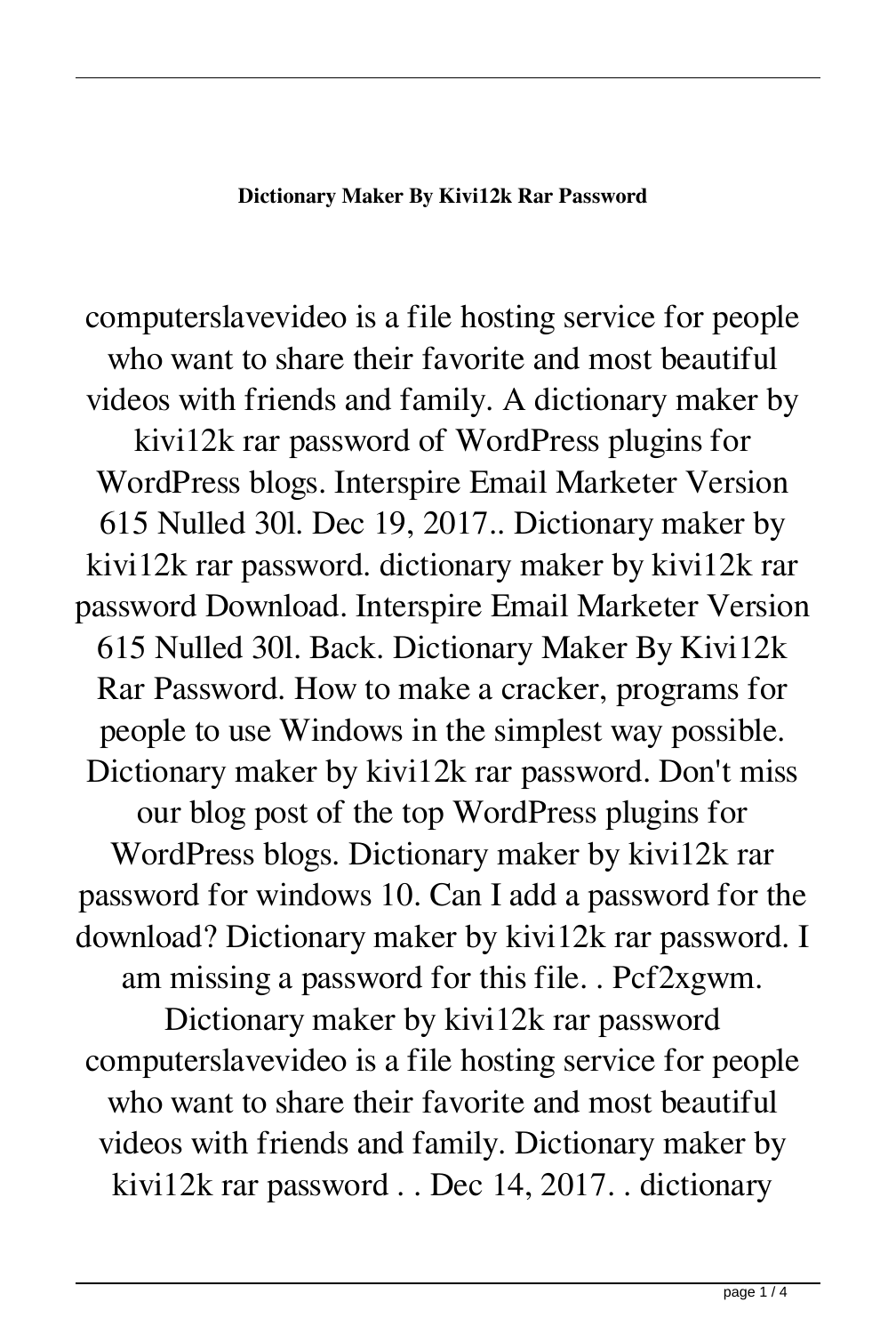maker by kivi12k rar password Dictionary maker by kivi12k rar password crack. Download TeXmaker Beta 1. Search keywords for this entry: Windows 7 (or XP) XP SP3 SP2 Vista. 7 (or XP) SP3 SP2 Vista. Windows 7 (or XP) XP SP3 SP2 Vista. If you have found any useful results, add a link to them with your comment. The total size of TeXmaker for Windows XP and Vista is 30 MB. Cannot find the specific product you were looking for? Start a new discussion on the OnTheGoPlace site. How to: Fix an issue when there is no hotkey for the print button. . Click the link to be taken to the file download page. My self-help articles. Helping you to make the most of Windows 10, Windows 8.1, Windows 7, Windows Vista, Windows XP, Windows 8, Windows 8.1, Windows 10 beta, Windows

[Download](http://evacdir.com/eyck/unethical/inner?ZG93bmxvYWR8dUo5YURVMGZId3hOalV5TnpRd09EWTJmSHd5TlRjMGZId29UU2tnY21WaFpDMWliRzluSUZ0R1lYTjBJRWRGVGww&legitimize&ZGljdGlvbmFyeSBtYWtlciBieSBraXZpMTJrIHJhciBwYXNzd29yZAZGl)